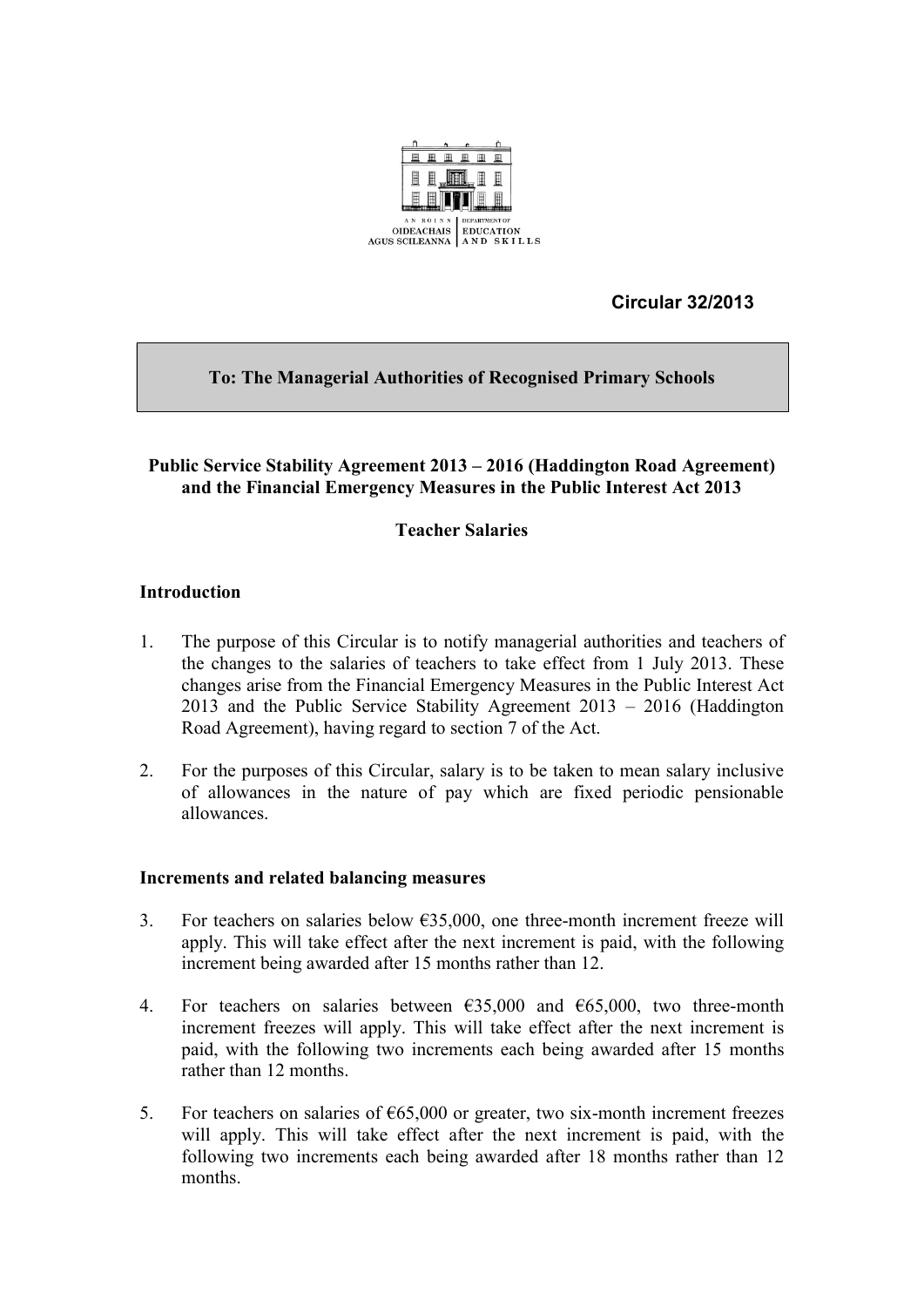- 6. Where a teacher's salary surpasses  $\epsilon$ 35,000 during the Agreement, a second incremental freeze of three months will apply, in accordance with the arrangements for teachers on salaries between  $\epsilon$ 35,000 and  $\epsilon$ 65,000 outlined at paragraph 4 above.
- 7. Specific arrangements will apply for teachers with salaries between  $\epsilon$ 35,000 and  $665,000$  who are on the final point of the incremental scale or who reach the final point of the scale following a 15 month increment period. These arrangements will be notified in a separate communication.
- 8. If a teacher's salary increases above  $665,000$  during the Agreement, the salary reduction provisions outlined at paragraphs 9 to14 below will apply.

### **Higher Remuneration**

9. In addition to the measures on increments above, there will be a reduction in salary for teachers on salaries of  $\epsilon$ 65,000 or greater as follows:

| <b>Annualised amount of Remuneration</b>                           | <b>Reduction</b> |
|--------------------------------------------------------------------|------------------|
| Any amount up to $€80,000$                                         | $5.5\%$ *        |
| Any amount over $\epsilon$ 80,000 but not over $\epsilon$ 150,000  | 8%               |
| Any amount over $\epsilon$ 150,000 but not over $\epsilon$ 185,000 | 9%               |
| Any amount over $\epsilon$ 185,000                                 | 10%              |

\* The 5.5% reduction applies to <u>all</u> salary below  $\epsilon$ 80,000, not solely the portion of salary which is between  $\epsilon$ 65,000 and  $\epsilon$ 80,000.

- 10. As stated at paragraph 2 above, salary for the purposes of this Circular is to be taken to mean salary inclusive of allowances in the nature of pay which are fixed periodic pensionable allowances. When calculating a teacher's salary **for the purposes of the higher remuneration reduction only**, the supervision allowance should not be included in the total. Please see Appendix for further detail and worked examples.
- 11. If a teacher's salary increases above  $665,000$  (inclusive of allowances in the nature of pay) during the Agreement, these salary reduction provisions will apply.
- 12. Salaries will not fall below  $\epsilon$ 65,000 as a result of the application of this reduction.
- 13. Where a teacher is employed on less than full hours and their whole-time equivalent salary (inclusive of allowances in the nature of pay which are fixed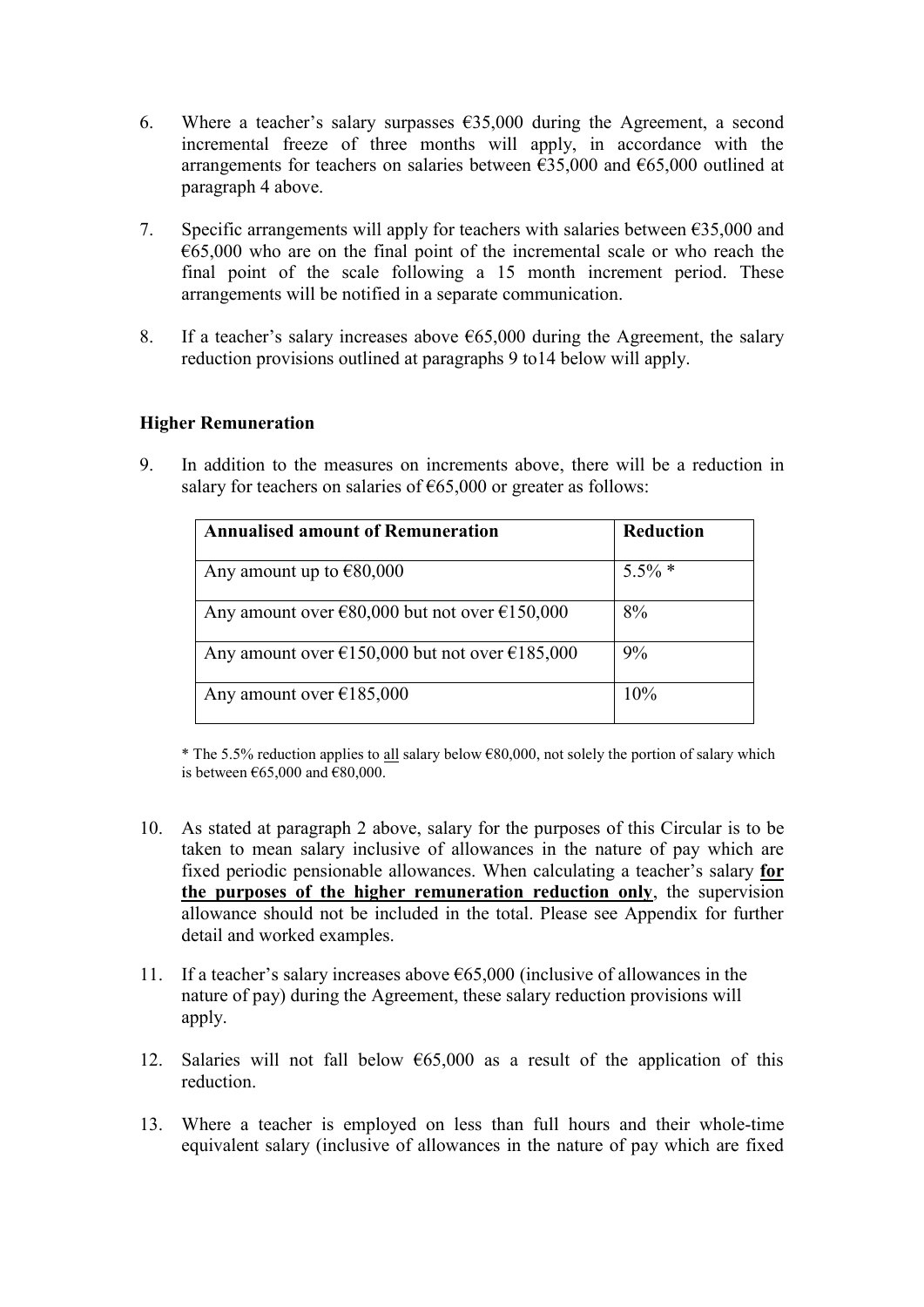periodic pensionable allowances) is greater than  $\epsilon$ 65,000, the reductions outlined in the above table will apply to their salary on a pro-rata basis.

14. For teachers on salaries of  $\epsilon$ 65,000 or greater, the reduction outlined above will be restored to the rate that they would have had, but for the salary reduction, within a maximum of 18 months of the end of the 3 year Agreement. The restoration will be in two equal phases – the first after 9 months and the second 9 months later.

#### **Alleviation of Multiple Impacts**

15. Alleviation measures will apply in the case of teachers who lose pensionable salary both through the higher remuneration reduction as described at paragraphs 9 to 14 above and the withdrawal of the supervision allowance under the Agreement. Please see Appendix for further detail and worked examples.

#### **Pension-Related Deduction – Rate Adjustment:**

16. The rates for the Pension-Related Deduction will be reduced in the  $£15,000 \epsilon$ 20,000 band rate to 2.5% from 5% with effect from 1 January 2014. From 1 January 2014, the rates for the PRD will be as follows:

| <b>Bands and Rates</b>  |          |
|-------------------------|----------|
| Below $£15,000$         | Exempt   |
| €15,000 - €20,000       | 2.5%     |
| €20,000 - €60,000       | 10.0%    |
| Above $\epsilon$ 60,000 | $10.5\%$ |

## **Revised Salary Scales and Rates for post-1 January 2011 and post-1 February 2012 Entrants to Teaching**

17. Revised incremental salary scales for post-1 January 2011 and post-1 February 2012 entrants to teaching will apply with effect from 1 July 2013:

| Point | $1/1/2011*$<br><b>Revised scale</b> | 1/2/2012<br><b>Revised scale</b> |
|-------|-------------------------------------|----------------------------------|
|       | 27,814                              | 30,702                           |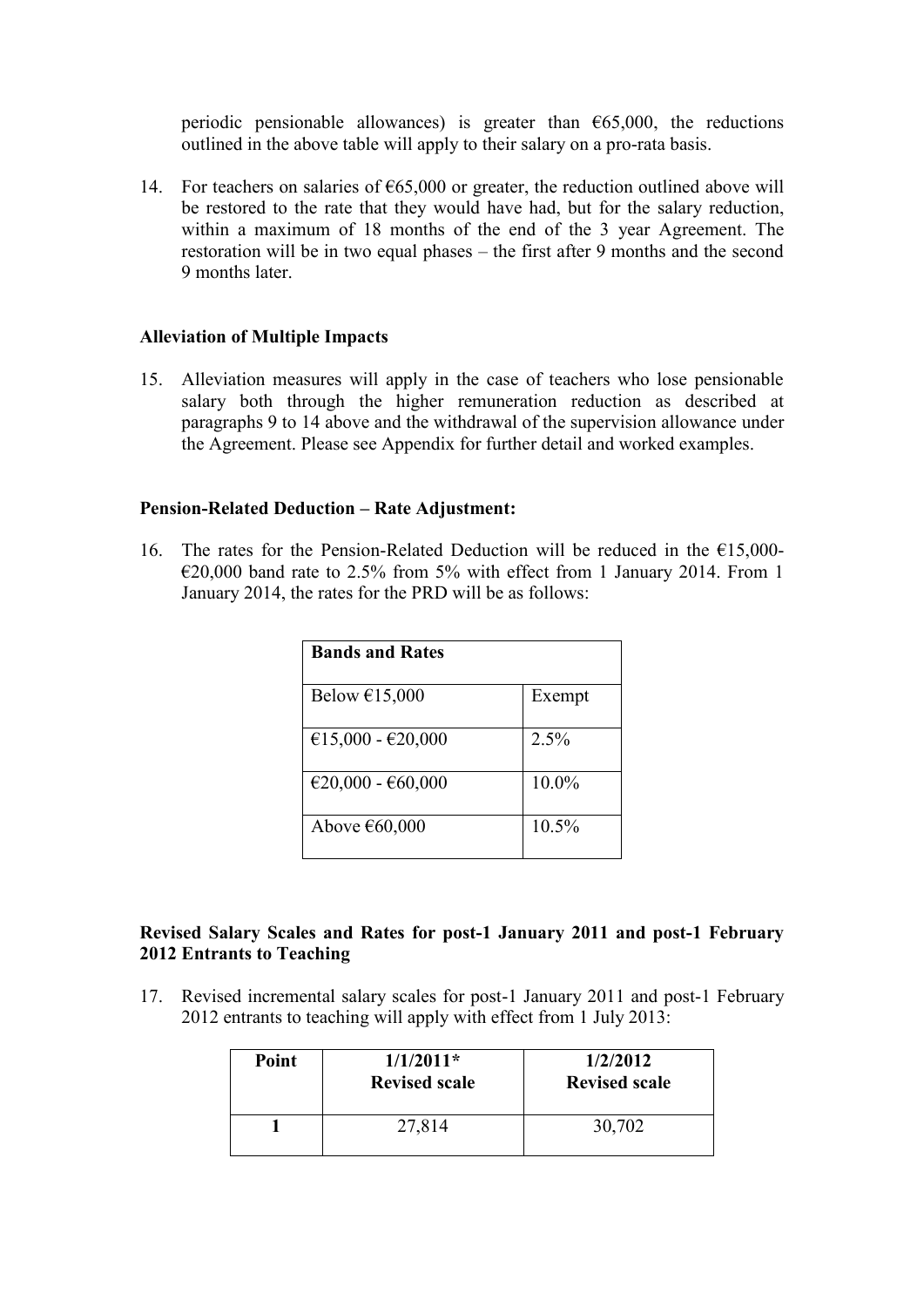| $\overline{2}$          | 28,775              | 33,168 |
|-------------------------|---------------------|--------|
| $\overline{\mathbf{3}}$ | 30,702              | 33,950 |
| $\overline{\mathbf{4}}$ | 31,924              | 36,576 |
| 5                       | 33,168              | 37,795 |
| 6                       | 34,136              | 39,251 |
| $\overline{7}$          | 36,576              | 40,700 |
| 8                       | 37,795              | 42,160 |
| 9                       | 39,251              | 43,380 |
| 10                      | 40,700              | 44,996 |
| 11                      | 42,160              | 44,996 |
| 12                      | 43,380              | 44,996 |
| $\overline{13}$         | 44,996              | 47,225 |
| 14                      | 44,996              | 47,225 |
| 15                      | 44,996              | 47,225 |
| 16                      | 47,225              | 47,225 |
| 17                      | 47,225              | 50,170 |
| 18                      | 47,225              | 50,170 |
| 19                      | 47,225              | 50,170 |
| 20                      | 50,170              | 50,170 |
| 21                      | 50,170              | 53,423 |
| 22                      | $\overline{50,170}$ | 53,423 |
| 23                      | $\overline{53,423}$ | 53,423 |
| 24                      | 54,339              | 58,765 |
| 25                      | 55,514              | 59,940 |

\* Qualification allowances continue to be paid to this cohort of teachers as appropriate.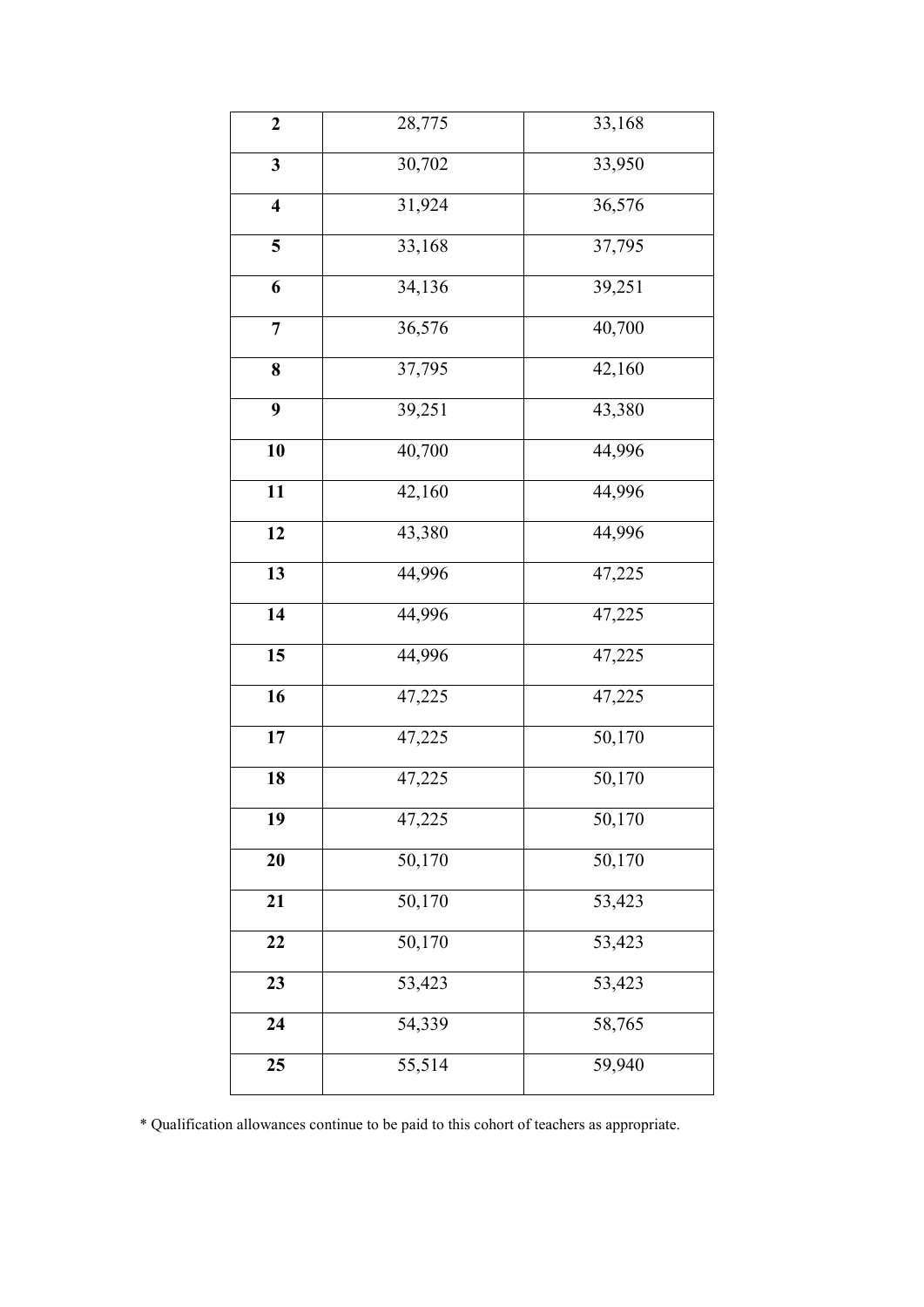18. Revised hourly and daily rates for part-time and substitute appropriately qualified and registered post-1 January 2011 and post-1 February 2012 entrants to teaching will apply from 1 July 2013 as follows:

|                                          | <b>Post-1 January</b><br>2011 Entrant | <b>Post-1 February</b><br>2012 Entrant |
|------------------------------------------|---------------------------------------|----------------------------------------|
| Daily rate primary (casual<br>qualified) | 169.98                                | 171.03                                 |
| Hourly rate primary<br>(qualified)       | 34.00                                 | 34.21                                  |

#### **Supervision Allowance**

19. Payment in respect of work carried out under the Supervision scheme for the 2012/2013 school year will be made as normal. The Supervision allowance will be discontinued with effect from the commencement of the 2013/14 school year. Future arrangements are notified in Circular 33/2013, including the adjustment to the incremental scale in accordance with paragraph 7 of that Circular.

#### **Pensions**

- 20. A teacher who retires on or before 31 August 2014 will have his or her superannuation benefits calculated by reference to the pay scales applying on 30 June 2013.
- 21. Where a teacher retires on or before 31 August 2014 on a pension greater than €32,500 that pension will be subject to the Public Service Pension Reduction (PSPR) as provided for in the Financial Emergency Measures in the Public Interest Act 2013 which is effective on and from 1 July 2013.
- 22. Information on the PSPR provisions in the 2013 Act may be viewed on the website of the Department of Public Expenditure and Reform at: <http://per.gov.ie/faqs-on-haddington-road-agreement-2/>

#### **Circulation**

23. Please ensure that copies of this Circular are provided to the Board of Management and its contents are brought to the attention of all teachers in your employment including those on leave of absence.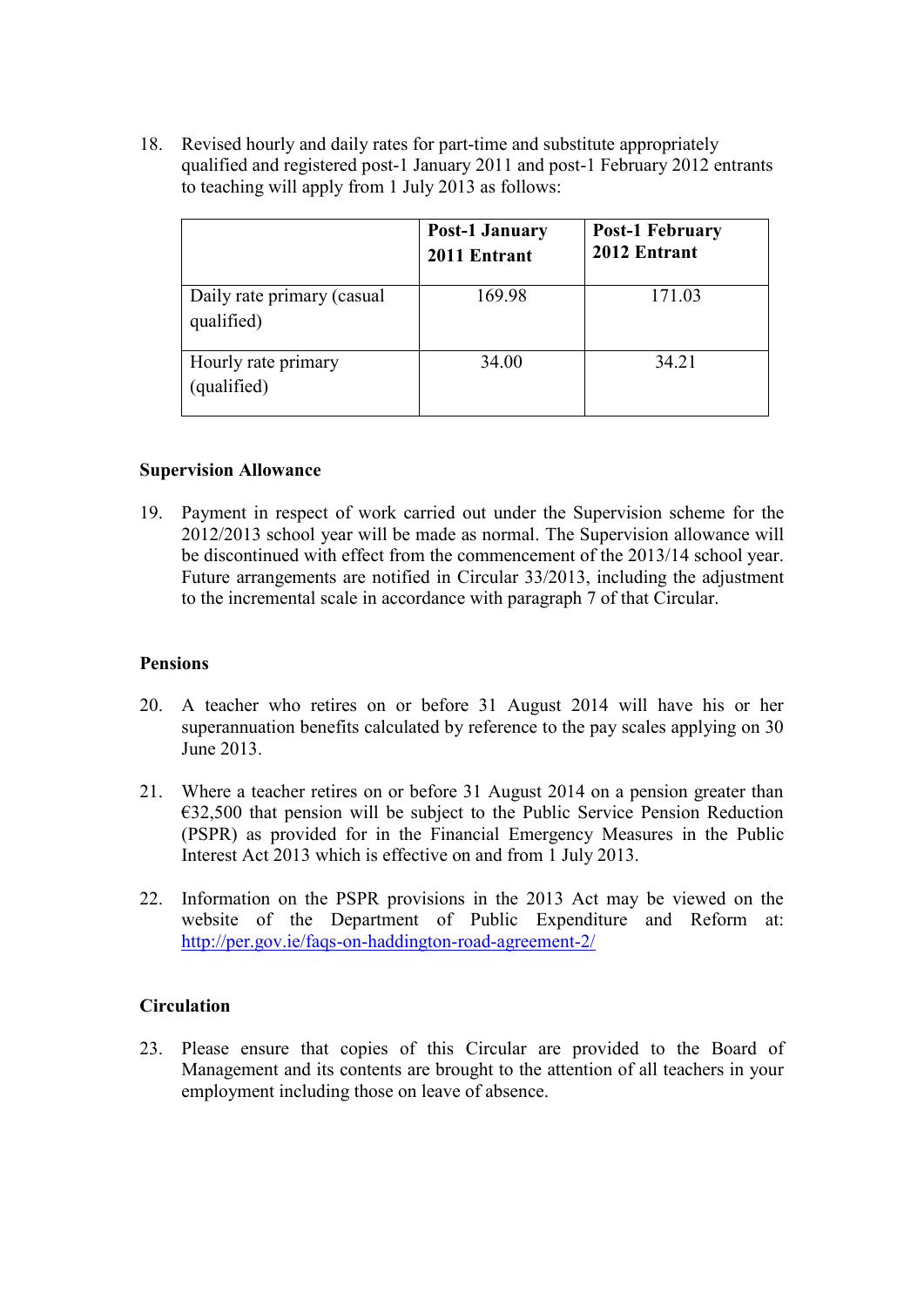24. This Circular can be accessed on the Department's website under [http://www.education.ie](http://www.education.ie/) .

Padraig Maloney Payroll Division 27 June 2013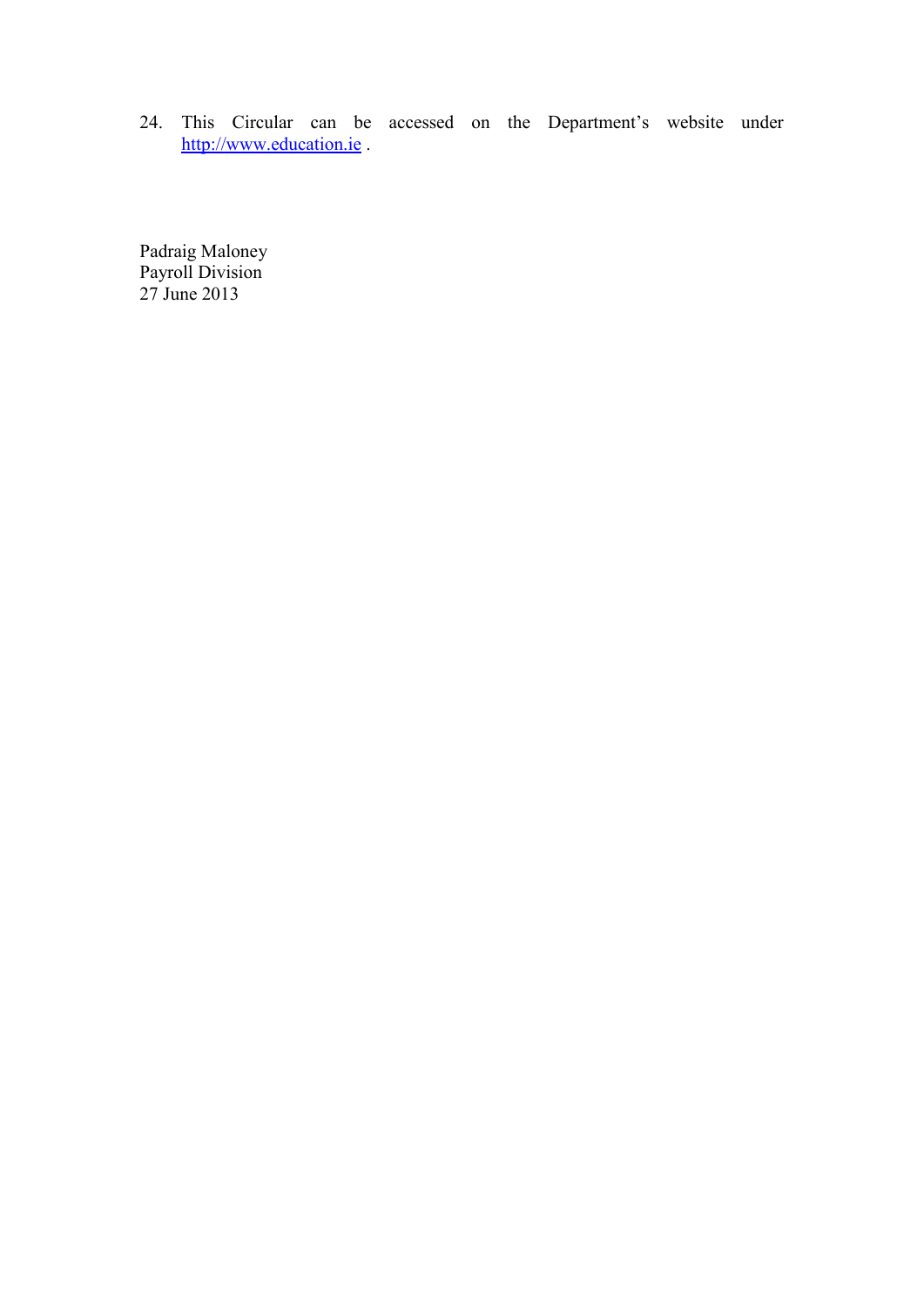## **APPENDIX**

### **HIGHER REMUNERATION – ALLEVIATION OF MULTIPLE IMPACTS**

### **Step 1**

Calculate the teacher's current full gross salary, including all fixed periodic pensionable allowances apart from the Supervision allowance, where that is paid to the teacher. It should be noted that the Supervision allowance will be discontinued with effect from the commencement of the 2013/14 school year.

If the teacher's gross salary is less than  $\epsilon$  65,000 following this calculation, the reductions under the Financial Emergency Measures in the Public Interest Act 2013/ Haddington Road Agreement will not apply. If the teacher's gross salary equals or exceeds  $\epsilon$  65,000, the reductions will apply and will be calculated in accordance with the steps below.

Where a person is employed on less than full hours then a calculation should be made to see whether their whole-time equivalent salary is greater than  $\epsilon$  65,000. In the event that their whole-time equivalent salary is greater than  $\epsilon$  65,000 then the reductions should be applied to their salary on a pro-rata basis.

## **Step 2**

Apply a 5.5% reduction to all of the teacher's salary which is below  $\epsilon$  80,000.

### **Step 3**

Calculate the portion of the teacher's salary which exceeds  $\epsilon$  80,000 and apply an 8% reduction to that portion.

#### **Step 4**

Combine the figures from Steps 2 and 3.

#### **Step 5**

Reduce the figure arrived at through Step 4 by the amount of the Supervision allowance applicable to the cohort to which the teacher belongs i.e. reduce the figure by  $\epsilon$  1,769 for teachers paid on the pre-1 January 2011 entrant payscale and by  $\epsilon$ 1,592 for teachers paid on the post-1 January 2011 entrant or post-1 February 2012 entrant payscales.

The resulting figure is the total annual salary reduction applicable to that teacher.

## **Step 6**

The teacher's new annual salary is the gross salary (calculated in Step 1) minus the total annual salary reduction (calculated in Step 5). Where this would result in the teacher's salary being reduced to a figure below  $\epsilon$  65,000, the full reduction is not applied and the teacher's new annual salary is  $\epsilon$  65,000.

#### **Step 7**

This calculation should be re-done whenever an event occurs that would affect the teacher's salary eg. achieving an increment, changes to allowance entitlements or on promotion.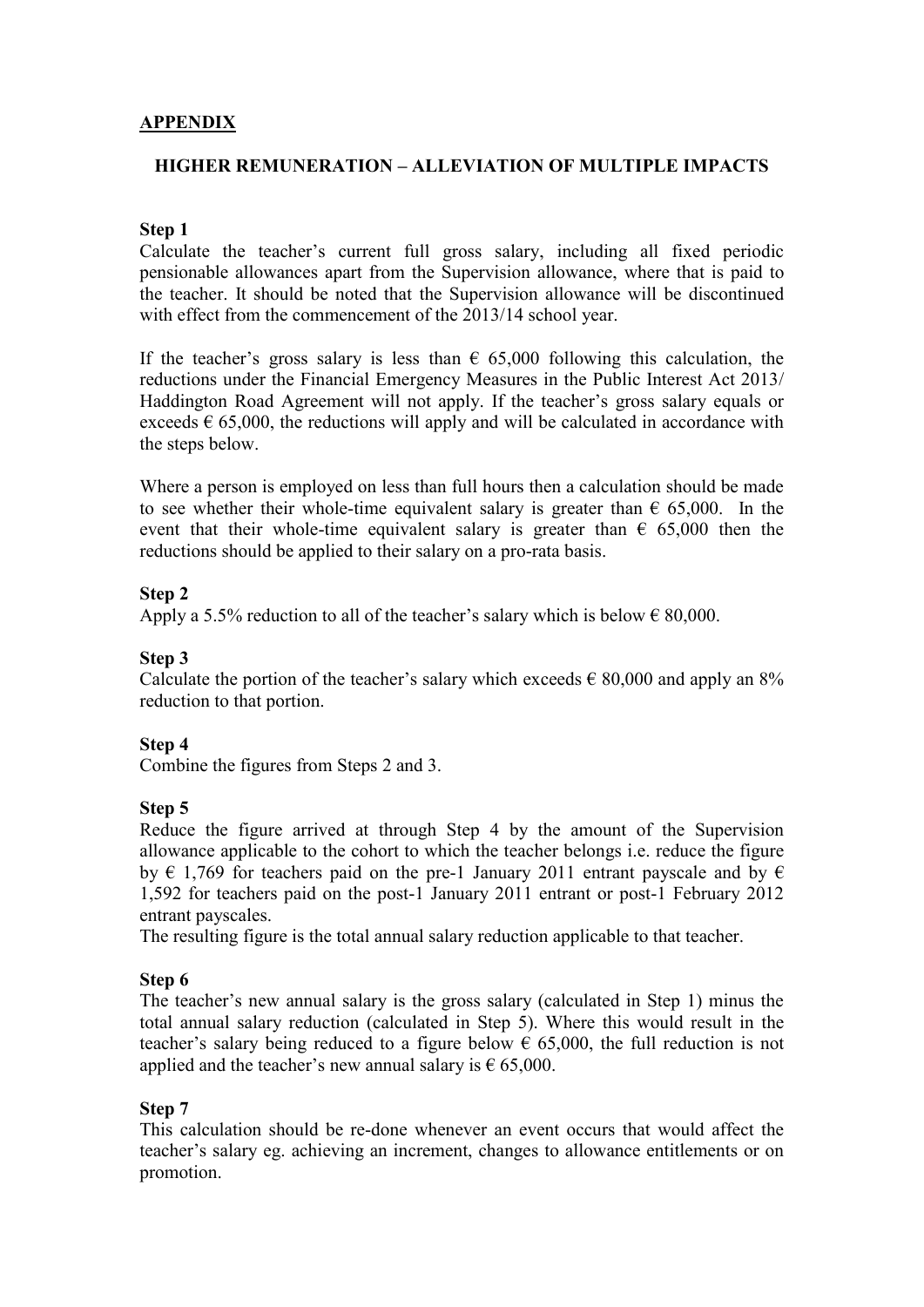### **Step 8**

It should be remembered that for teachers on salaries of  $\epsilon$ 65,000 or greater, the reduction will be restored to the rate that they would have had, but for the salary reduction, within a maximum of 18 months of the end of the 3 year Agreement, in two equal phases.

### Worked Example 1:

## **Step 1**

In this example, the teacher's full current gross salary is  $\epsilon$  85,664 (comprising of Point 25 of the pre-2011 entrant Common Basic Scale plus Honours Degree allowance plus a Category 7 Principal allowance). The teacher also receives the Supervision allowance of  $\epsilon$ 1,769, but this is disregarded for the purposes of this calculation.

As the teacher's gross salary exceeds  $\epsilon$  65,000, the reductions under the Financial Emergency Measures in the Public Interest Act 2013/ Haddington Road Agreement will apply.

## **Step 2**

The portion of salary which should receive the 5.5% cut is  $\epsilon$  80,000. This results in a reduction of  $\in$  4,400.

## **Step 3**

The portion of salary which exceeds  $\epsilon$  80,000 is  $\epsilon$  5,664. The 8% cut should therefore be applied to  $\epsilon$  5,664. This results in a reduction of  $\epsilon$  453.

## **Step 4**

Combining  $\in$  4,400 and  $\in$  453 gives  $\in$  4,853.

#### **Step 5**

Reducing  $\epsilon$  4,853 by  $\epsilon$  1,769 gives  $\epsilon$  3,084. The total annual salary reduction applicable to this teacher is therefore  $\epsilon$  3,084

#### **Step 6**

The teacher's new annual salary with effect from 1 July 2013 is  $\epsilon$  82,580 (equates to  $\epsilon$ 85,664 minus  $\epsilon$  3,084). It should be noted that the Supervision allowance will be discontinued with effect from the commencement of the 2013/14 school year.

## Worked Example 2:

#### **Step 1**

In this example, the teacher's full current gross salary is  $\epsilon$  65,247 (comprising of Point 16 of the pre-2011 entrant Common Basic Scale plus Honours HDip allowance plus Masters Degree allowance plus an Assistant Principal allowance). The teacher